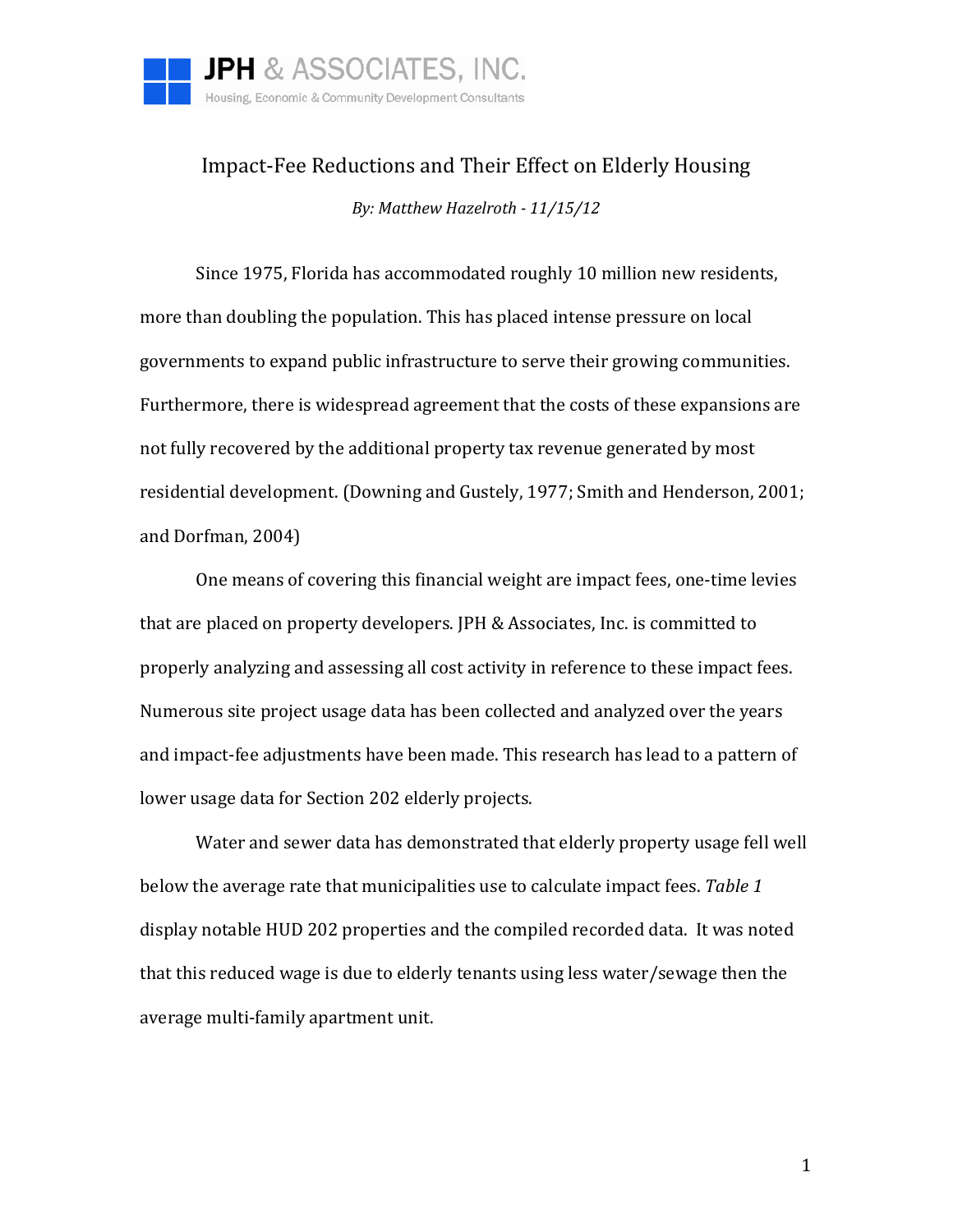

| <b>Property</b>               | <b>Units</b> | <b>Annual Water Consumption</b> | Per Unit/Day |
|-------------------------------|--------------|---------------------------------|--------------|
| Casa Santa Marta              | 78           | 1680 Kgal= 140 Kgal/mo          | 59 gallons   |
| Santa Marta II                | 52           | 1680 Kgal = 117 Kgal/mo         | 75 gallons   |
| <b>Bethlehem</b>              | 60           | 1101 Kgal = $91.75$ Kgal/mo     | 50 gallons   |
| <b>Catherine Booth Towers</b> | 125          | 3960 Kgal = 330 Kgal/mo         | 88 gallons   |

## *Table 1: Water Use at Selected HUD 202 Properties*

*Source: OUC, Salvation Army, SPM Management Company, and JPH & Associates, Inc.*

Transportation data demonstrated that vehicular use was also significantly lower at elderly properties. The data was compiled to analyze the ratio of parking spaces available to those actually occupied by resident drivers, in addition to vehicular ownership. The results are displayed in *Table 2*.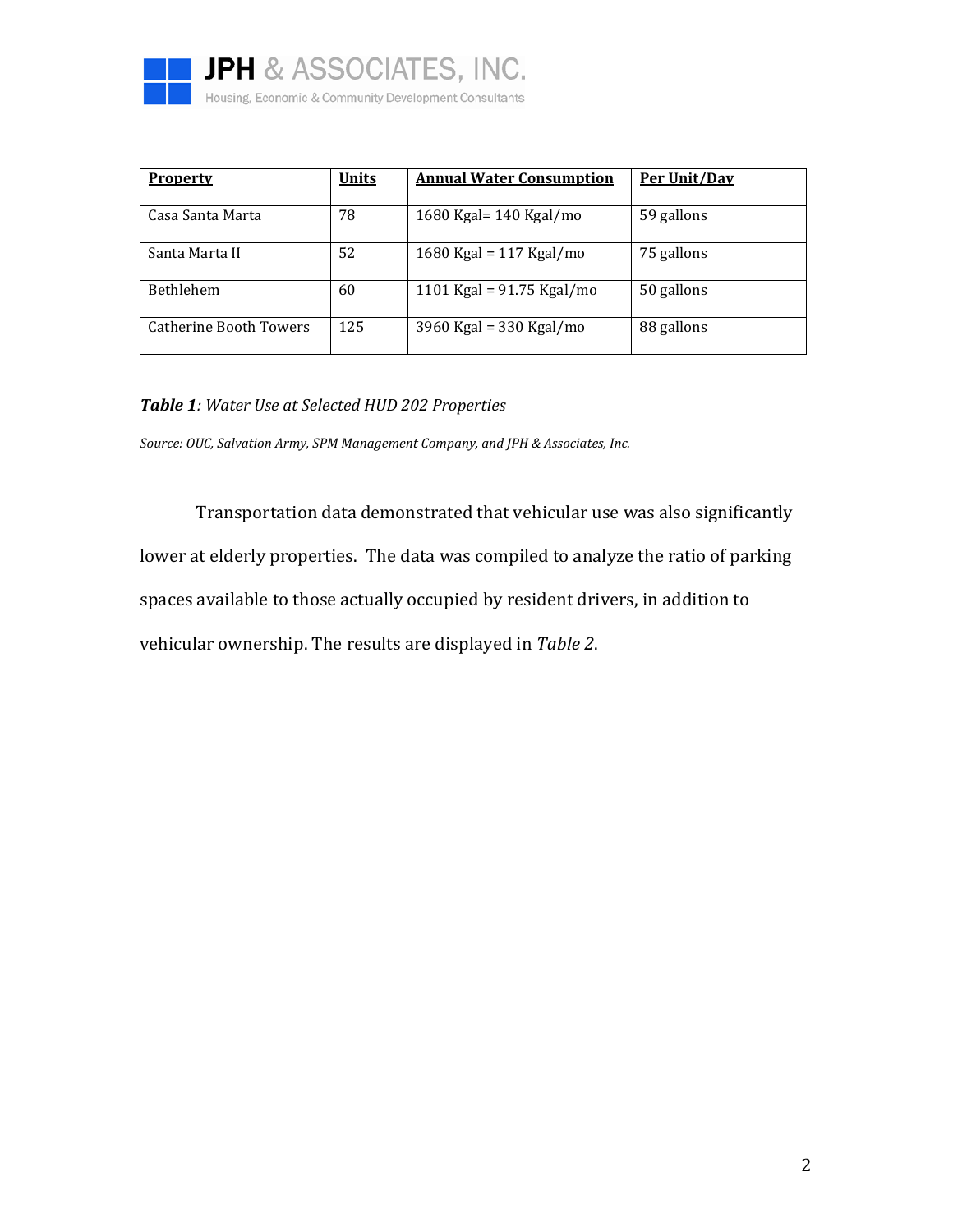

## *Table 2: Vehicular Ownership and Parking Requirements at Selected HUD 202 Properties*

| <b>Facility</b>                                                |       | <b>Parking</b><br><b>Spaces</b> | <b>Residents</b><br><b>Driving</b> | <b>Parking</b><br>Ratio |        |
|----------------------------------------------------------------|-------|---------------------------------|------------------------------------|-------------------------|--------|
| Salvation Army - Orlando I                                     |       |                                 |                                    |                         |        |
| Salvation Army - Orlando II                                    |       | 75                              | 50                                 | 0.05                    | to $1$ |
| Catholic Housing - St. Elizabeth Gardens - Pompano<br>Beach    | 125   | 58                              | 39                                 | 0.46                    | to $1$ |
| Catholic Housing - St. Andrew towers - Coral<br><b>Springs</b> | 151   | 135                             | 74                                 | 0.89                    | to $1$ |
| Catholic Housing - Marian Towers - Miami Beach                 | 438   | 283                             | 145                                | 0.65                    | to 1   |
| Catholic Housing - Archbishop Carroll Manor -<br>Miami         | 220   | 236                             | 58                                 | 1.07                    | to $1$ |
| Catholic Housing - St. Dominic Gardens - Miami                 | 236   | 80                              | 96                                 | 0.34                    | to 1   |
| Catholic Housing - St. Joseph Towers - Lauderdale<br>Lakes     | 150   | 104                             | 28                                 | 0.69                    | to 1   |
| Catholic Housing - Stella Maris House - Miami<br>Beach         | 108   | 52                              | 41                                 | 0.48                    | to $1$ |
| Catholic Housing - Archbishop McCarthy Res. -<br>Opa Locka     | 137   | 131                             | 30                                 | 0.96                    | to $1$ |
| Catholic Housing - Palmer house - Miami                        | 114   | 110                             | 42                                 | 0.96                    | to $1$ |
| Catholic Housing - Archbishop Hurley Hall -<br>Hallandale      | 121   | 73                              | 53                                 | 0.60                    | to $1$ |
| Catholic Housing - St. Mary Towers - Miami                     | 121   | 77                              | 40                                 | 0.64                    | to 1   |
| Diocese of SW FL - St. Giles I                                 | 100   | 48                              | 32                                 | 0.48                    | to $1$ |
| San Lorenzo I                                                  | 106   | 43                              | 37                                 | 0.40                    | to $1$ |
| San Lorenzo II                                                 | 80    | 82                              | 44                                 | 0.55                    | to 1   |
| Average                                                        | 148.5 | 105.7                           | 52.3                               | 0.58                    | to $1$ |

*Source: SPM Management Company and JPH & Associates, Inc.*